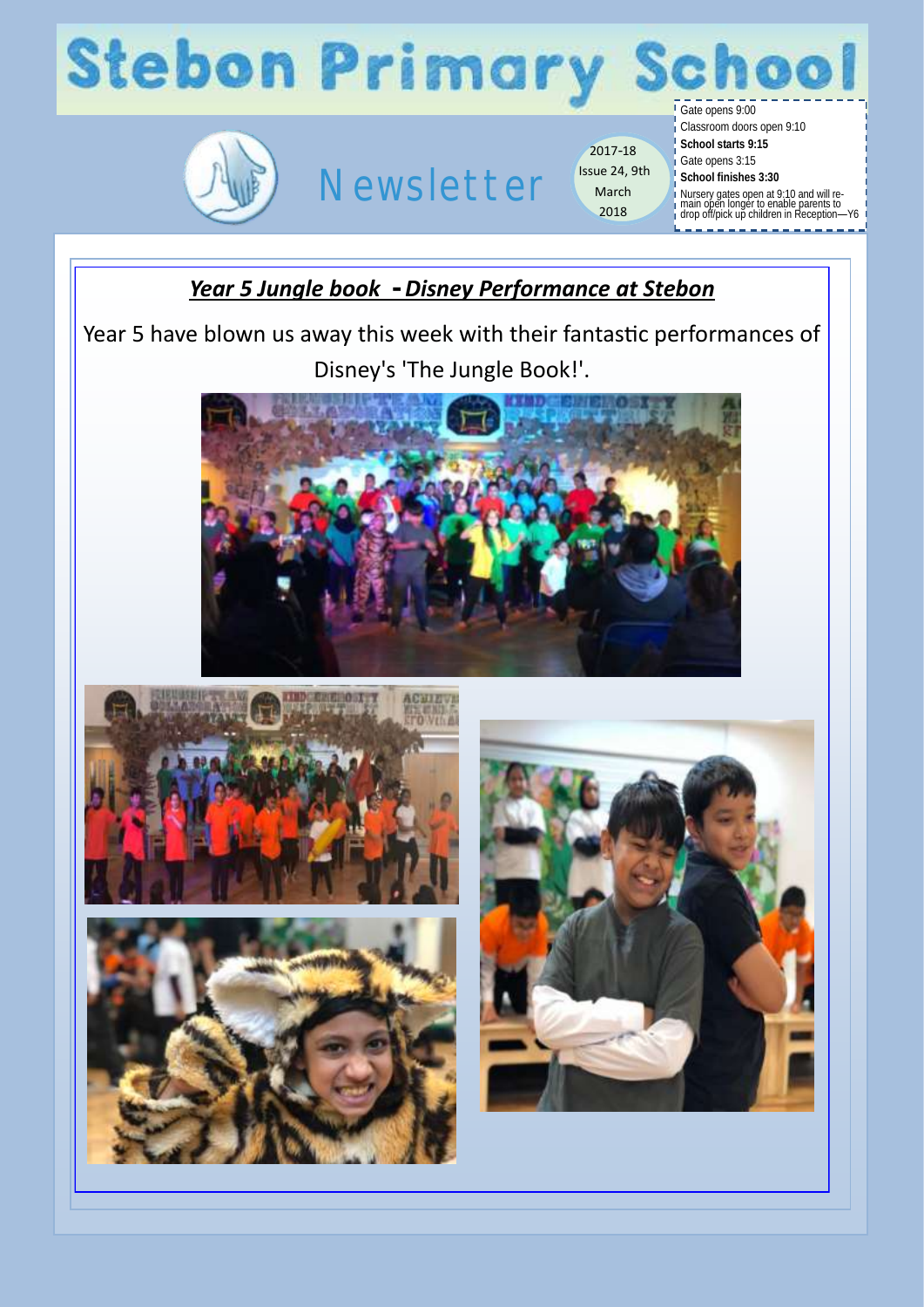## **Stebon Primary School**



Newsletter

2017-18 Issue 24, 9th March 2018

Gate opens 9:00

Classroom doors open 9:10

- **School starts 9:15**
- Gate opens 3:15 **School finishes 3:30**
	-

Nursery gates open at 9:10 and will re-main open longer to enable parents to drop off/pick up children in Reception—Y6

#### *Science week at Stebon*

Monday 12th - Friday 19th 2018

Monday - Muck in Monday, All parents and carers are invited to come and help us dig up the ground for our new garden from 9:30

Wednesday - Family Science, from 2:30 in the playground. Children and parents working together

Monday and Friday after school - Science Sales!



#### *Year 2—trip to Sea Life*

Year 2 had a great trip to Sea Life on Wednesday. We learnt lots of new facts about different sea creatures and some people even got to touch a real starfish!



#### **Term Dates 2017-18**

INSET (SCHOOL CLOSED) Monday 4<sup>th</sup> September & Tuesday 5<sup>th</sup> September 2017 **School Open: Weds 6th September – Friday 20th October 2017** Half term: Monday 23<sup>rd</sup> October - Friday 27<sup>th</sup> October 2017 **School Open: Monday 30th October – Weds 20th December 2017**  INSET (SCHOOL CLOSED) Friday 3rd November 2017 Christmas Holiday: Thursday 21<sup>st</sup> Dec 2017 - Tuesday 2<sup>nd</sup> January 2018 **School Open: Weds 3rd January– Friday 9th February 2018** Half term: Monday 12<sup>th</sup> February - Friday 16<sup>th</sup> February 2018 **School Open: Monday 19th February – Thursday 29th March 2018** Spring Holiday: Friday 30<sup>th</sup> March - Friday 13<sup>th</sup> April 2018 **School Open: Monday 16th April – Friday 25th May 2018** May Bank Holiday: Monday 7<sup>th</sup> May 2018 Half term: Monday 28<sup>th</sup> May 2018 - Friday 1<sup>st</sup> June 2018 **School Open: Monday 4th June – Thursday 19th July 2018** INSET (SCHOOL CLOSED) Friday 20th July, Monday 23rd & Tuesday 24th July 2018

**The School will be closed on Eid celebration days**

Eid-ul-Fitr: 15 June 2018 \*(Confirmation will be given 10 days before)

#### *Travelling book fair*



Travelling book fair will be coming to Stebon on Tuesday 13th March until Friday 16th March 2018.

The book fair will be open in the Morning 8:45 - 9:15 (playground) Afternoon 3:30 - 4:00 (playground) The last chance to purchase a book will be Friday 16th March 2018.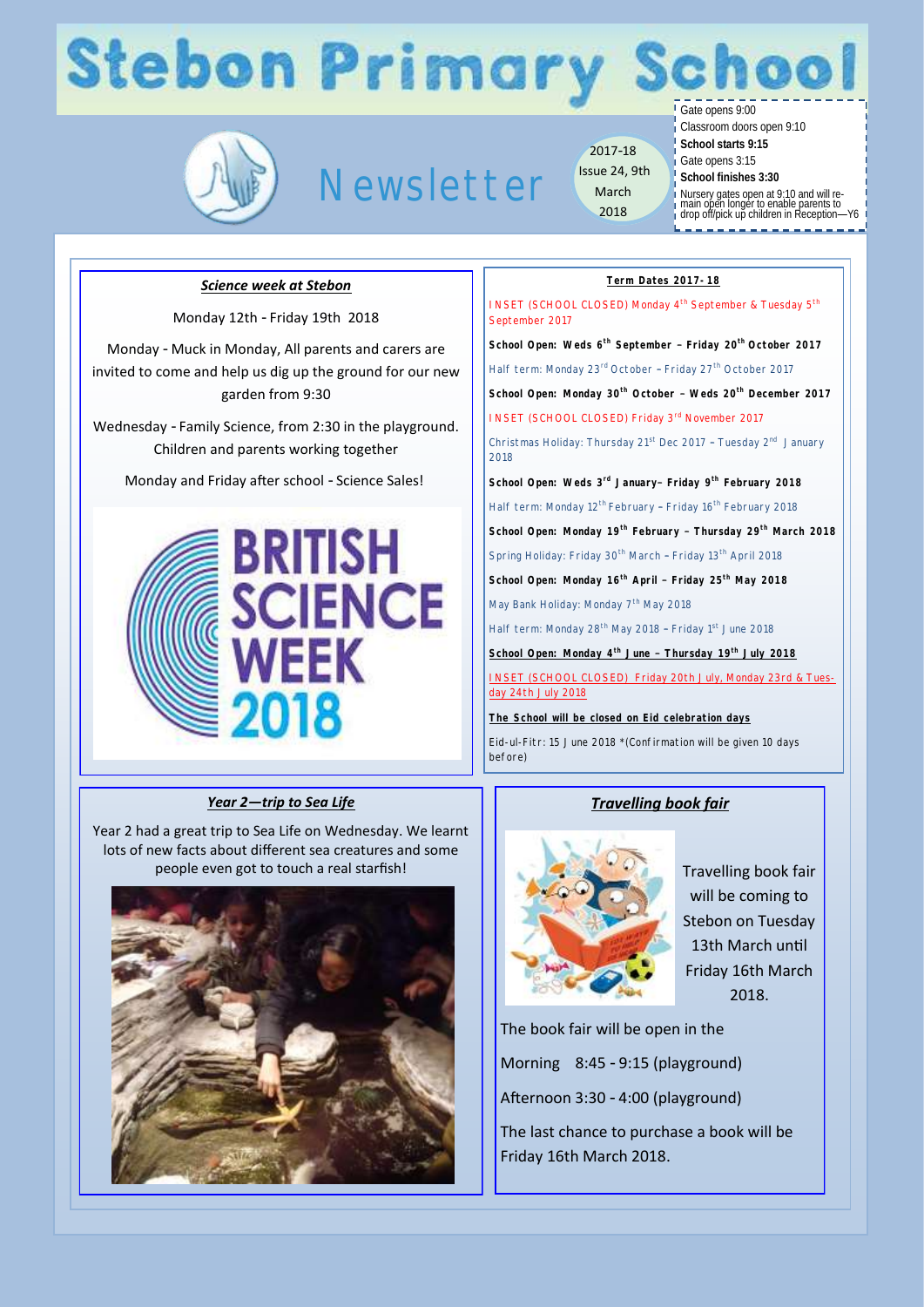# **Stebon Primary School**



### Newsletter

2017-18 Issue 24, 9th March 2018

### Gate opens 9:00

Classroom doors open 9:10 **School starts 9:15** Gate opens 3:15 **School finishes 3:30** Nursery gates open at 9:10 and will re-main open longer to enable parents to drop off/pick up children in Reception—Y6

#### *World book week*

Stebon had a wonderful world book day last Friday! All the staff and children looked amazing dressed as their favourite book characters. Congratulations to all the winners - it was really difficult for the judges to choose a winner. Don't forget to keep reading at home - it really does make a difference!



Year 5 made the most of book week by staying in their very own Narnia! They took full advantage of the arctic conditions on their residential by walking through the tranquil forests, playing in the snow and building their own igloos! It is an opportunity they may never get again and definitely one they will never forget!